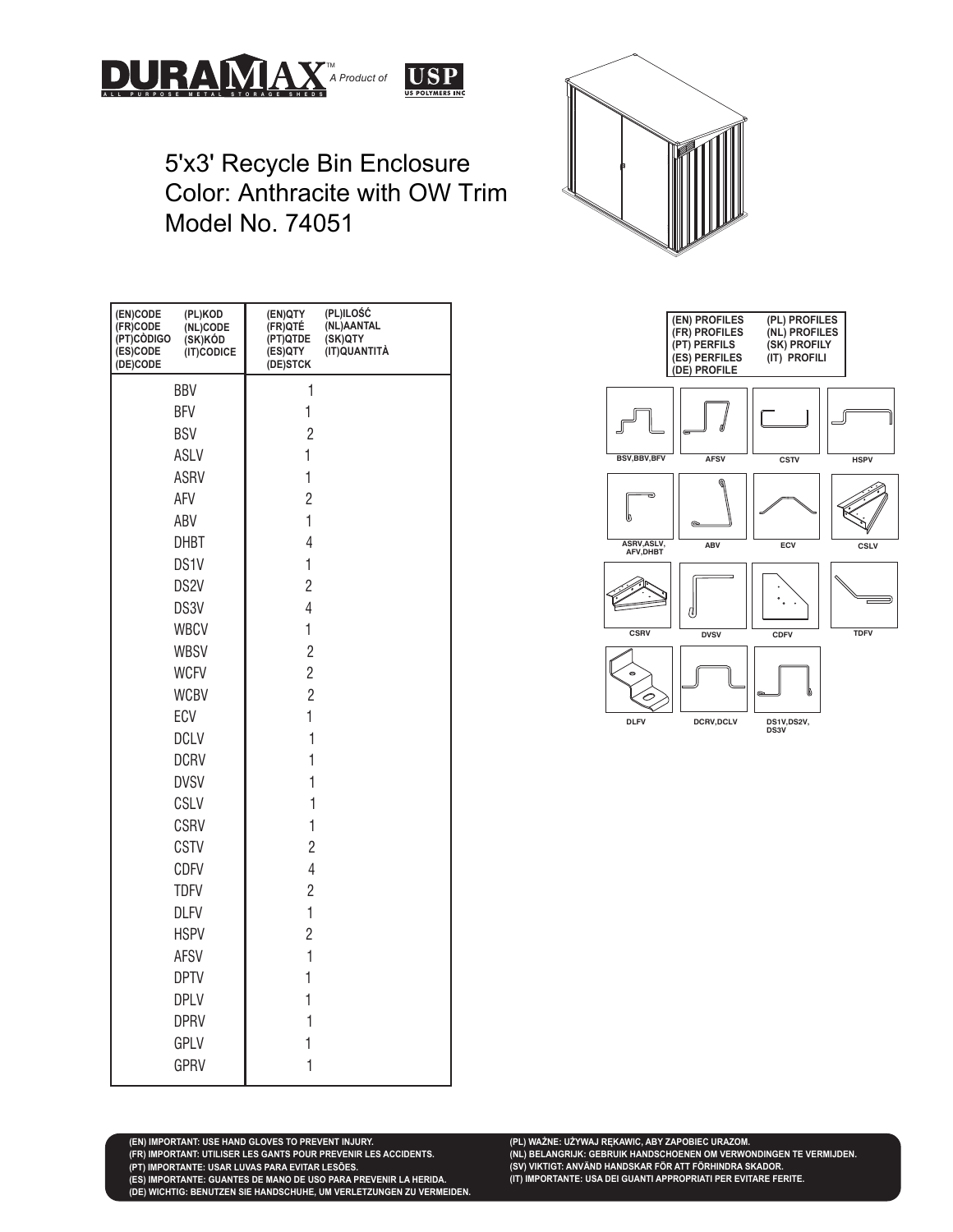**(EN) ACCESSORIES (FR) ACCESSORIES (PT) ACESSÒRIOS (ES) ACCESORIOS (DE) ZUBEHÖR (PL) AKCESORIA (NL) ACCESORIOS (SV) ACCESSOARER (IT) ACCESSORI** 



# 5'x3' Recycle Bin Enclosure Color: Anthracite with OW Trim Model No. 74051

| (EN)CODE<br>(PL)KOD<br>(FR)CODE<br>(NL)CODE<br>(PT)CÓDIGO (SK)KÓD<br>(ES)CODE<br>(IT)CODICE<br>(DE)CODE | (PL)ILOŚĆ<br>(EN)QTY<br>(FR)QTÉ<br>(NL)AANTAL<br>(PT)QTDE<br>(SK)QTY<br>(IT)QUANTITÀ<br>(ES)QTY<br>(DE)STCK | (EN)CODE<br>(PL)KOD<br>(FR)CODE<br>(NL)CODE<br>(PT)CÓDIGO (SK)KÓD<br>(ES)CODE<br>(IT)CODICE<br>(DE)CODE | (PL)ILOŚĆ<br>(EN)QTY<br>(FR)QTÉ<br>(NL)AANTAL<br>(SK)QTY<br>(PT)QTDE<br>(IT)QUANTITÀ<br>(ES)QTY<br>(DE)STCK |
|---------------------------------------------------------------------------------------------------------|-------------------------------------------------------------------------------------------------------------|---------------------------------------------------------------------------------------------------------|-------------------------------------------------------------------------------------------------------------|
| C <sub>0</sub> 1V                                                                                       |                                                                                                             | DLT                                                                                                     | 01                                                                                                          |
| VC                                                                                                      |                                                                                                             | TB                                                                                                      | 03                                                                                                          |
| PW                                                                                                      | 1.5 Slabs                                                                                                   | <b>CHV</b>                                                                                              | 02                                                                                                          |
| РC                                                                                                      | 3 Slabs                                                                                                     | S1                                                                                                      | 160                                                                                                         |
| TC                                                                                                      |                                                                                                             | S <sub>2</sub>                                                                                          | 74                                                                                                          |
| <b>DHT</b>                                                                                              |                                                                                                             | S3                                                                                                      | 8                                                                                                           |
|                                                                                                         |                                                                                                             | <b>S17</b>                                                                                              |                                                                                                             |

**(EN) Note : Use screws with plastic washers on top of prepainted surface only.** 

(FR) Note -Utilisez des vis avec des rondelles en plastique sur le dessus de la surface pré peinte seulement

**(PT) Nota - Utilize parafusos com anilhas plásticas em cima da superfície prepainted apenas.** 

(ES) Pozor - Use los tornillos con las arandelas plásticas encima pre pintadas en la superficie solamente.

**(DE) Anmerkung : Benutzen Sie bei lackierten Oberflaechen nur Schrauben mit Plastikunterlegscheiben.** 

(PL) Uwaga : Używaj śrub z plastikowymi uszczelkami wyłącznie na wcześniej pomalowanej powierzchni.

**(NL) Notitie: Gebruik schroeven met plastieken ring aan de bovenkant of voor gelakt ondergrond.**  (SV) Märk: Använd skruvar med plastbrickor bara på målade ytor.

**(IT) Nota: Usa viti con rondelle di plastica sulla parte superiore delle superfici preverniciate.** 

**(EN) Note : Before starting installation, please refer Safety & Precautions.** 

(FR) Note: Avant de commencer l'installation, référez-vous svp à Sécurité et Précautions.

**(PT) Nota: Antes de iniciar a instalação, cheque item "Segurança e Cuidados".** 

(ES) Pozor :Antes de comenzar la instalación, consulte Seguridad y Precauciones.

**(DE) Anmerkung:Lesen Sie vor dem Aufbau die Sicherheitsanweisungen.** 

(PL) Uwaga:Przed rozpoczęciem instalacji należy przeczytać rozdział Bezpieczeństwo i środki ostrożności.

**(NL) Notitie: Voordat u begint met installeren, verwijzing naar veiligheid vovorschriften.** 

**(SV) Märk:innan man startar installationen ska man läsa igenom säkerhet & försiktighetsåtgärder.** 

**(IT) Napomena:Prima di incominciare con l'istallazione, per favore leggi attventamente I punti illustrati nel paragrafo Sicurezza ed Installazione.** 

#### **(EN) Tools You Will Need**

Hand Gloves Cordless Drill - Philips Head Screw driver - Philips Head Carpenter's Square Eye Protector

8' Step Ladder Adjustable pliers Level - 3ft. Tape Measure

# **(FR) Outils dont vous aurez besoin**

**Gants** 

Perceuse sans fil – Tête Philips Tournevis - Tête Philins Équerre du Menuisier Protecteur des Yeux

Escabeau 8' Pince réglable Niveau - 3ft. Ruban à mesurer

#### **(PT) Ferramentas que irá necessitar**

Luvas<br>Berbequim de bateria en alicate ajustável Berbequim de bateria **Alicate ajustável Alicate ajustável Alicate** ajustável Alicate ajustável Alicate ajustável<br>Chave de fenda – cabeca estrela 3ft Nível Chave de fenda – cabeça estrela 3ft. Nível<br>Esquadro de carpinteiro Fita Métrica Esquadro de carpinteiro Protector Ocular

#### **(ES) Equipar con herramienta Usted Necesitará**

Entregue Guantes el Taladro Inalámbrico - conductor de Tornillo de Cabeza de Philips - Protector de Ojo de Cuadrado de Cabeza de Philips **CarpenterOs** 

8' Paso Escalera alicates Ajustables Nivelan - 3 p. Grabe la Medida

# **(DE) Benötigte Werkzeuge**

Handschuhe

Akku-Bohrschrauber - Kreuzschlitzbit Kreuzschlitz-Schraubenzieher Winkelmaß Schutzbrille

8' Leiter Verstellbare Zange Wasserwaage – 1 m Maßband

**(EN) IMPORTANT: USE HAND GLOVES TO PREVENT INJURY. (FR) IMPORTANT: UTILISER LES GANTS POUR PREVENIR LES ACCIDENTS. (PT) IMPORTANTE: USAR LUVAS PARA EVITAR LESÕES. (ES) IMPORTANTE: GUANTES DE MANO DE USO PARA PREVENIR LA HERIDA. (DE) WICHTIG: BENUTZEN SIE HANDSCHUHE, UM VERLETZUNGEN ZU VERMEIDEN.** 

# **(PL) Potrzebne narzędzia**

Rękawice ochronne Bezprzewodowa wkrętarka – krzyżakowa Śrubokręt krzyżakowy Kątownik stolarski Okulary ochronne

8' Drabina składana Kombinerki nastawne Poziomica – 91,4 cm Taśma miernicza

> Ladder met acht treden Verstelbare tang Waterpas **Meetlint**

# **(NL) Gereedschappen die u nodig zult hebben**

Handschoenen Snoerloze boormachine met gekruiste kop Snoerloze schroevendraaier met gekruiste kop Winkelhaak Oogbescherming

Verktygshandskar **(SV) Verktyg du kommer att behöva** 

Sladdlös borrmaskin - Philips borr Skruvmejsel - krysshuvud Vinkelhake Ögonskydd

8-fots stege **Skiftnyckel** vattenmått - 3fot. Måttband

# **(IT) Gli Attrezzi di cui Avrai Bisogno**

Guanti Trapano senza fili – Punta a stella Cacciavite – Punta a stevlla Squadra metallica Protezione per gli occhi

Scala ad 8 pioli Pinze regolabili Livello – 3 piedi Metro a Nastro

**(PL) WAŻNE: UŻYWAJ RĘKAWIC, ABY ZAPOBIEC URAZOM. (NL) BELANGRIJK: GEBRUIK HANDSCHOENEN OM VERWONDINGEN TE VERMIJDEN. (SV) VIKTIGT: ANVÄND HANDSKAR FÖR ATT FÖRHINDRA SKADOR. (IT) IMPORTANTE: USA DEI GUANTI APPROPRIATI PER EVITARE FERITE.** 



**VC** 

**PC** 

**TC** 



**S3,S17** 

**OPEN !!** 

**S1, S2** 

⋒

(P

**PW** 

Ő,

**DHT** 

**TB** 

**C01V**